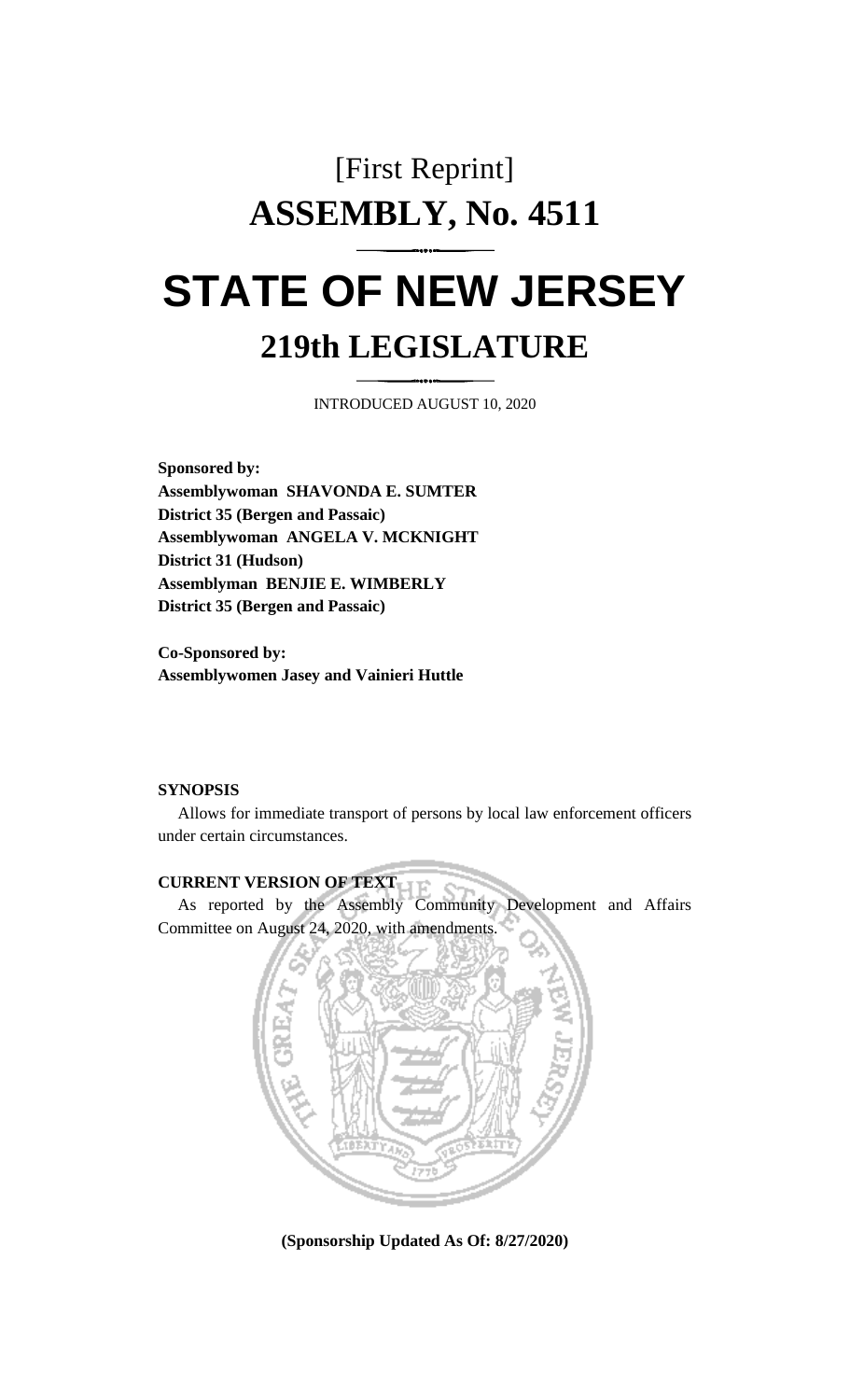## **A4511** [1R] SUMTER, MCKNIGHT

 **AN ACT** concerning certain county and municipal law enforcement officers and supplementing Title 26 of the Revised Statutes. **BE IT ENACTED** *by the Senate and General Assembly of the State of New Jersey:* <sup>1</sup><sub>1</sub>. The Legislature finds and declares that: a. Transportation of individuals suffering from an injury requiring immediate medical experience to the hospital by the police, also known as "scoop and run," may shorten the time 11 between injury and hospital care when emergency medical services are delayed or unavailable. b. Research suggests that when comparing police hospital transport and emergency medical services transport for individuals requiring immediate medical assistance, survival rates are at least equivalent; in some studies, survival rates are better for violently injured individuals who are transported by police. 18 c. Minimizing the "stay and play" time required for at-scene 19 interventions in favor of prompt transport to hospitals may mean the difference between life and death, as in certain areas immediate 21 police transport to the hospital could be potentially faster than any other mode of transport. d. Beyond the potential for police "scoop and run" to enhance survival, there are opportunities for other beneficial outcomes to be yielded by police hospital transport, such as enhancing police trust in certain communities by showcasing the police in a highly visible, lifesaving role. e. It is, therefore, in the public interest for the Legislature to provide opportunities for the police to assist in the saving of lives of New Jersey residents across the State by allowing them to take individuals requiring immediate medical assistance straight to the hospital, thereby increasing the limited time after injury in which definitive medical or surgical services have to be rendered to save an individual's life.**<sup>1</sup>**  $11 \cdot 12$ <sup>1</sup> a. Notwithstanding any other law, rule, or regulation to the contrary, a county or municipal law enforcement officer shall provide a person with direct transportation to the nearest hospital if: (1) the person is suffering from an injury requiring immediate medical assistance; (2) an emergency medical transportation vehicle is delayed or unavailable; and (3) there is a hospital with the necessary emergency facilities within a reasonable distance. b. The Attorney General, in consultation with the

**EXPLANATION – Matter enclosed in bold-faced brackets [thus] in the above bill is not enacted and is intended to be omitted in the law.**

**Matter underlined thus is new matter.**

**Matter enclosed in superscript numerals has been adopted as follows: Assembly ACD committee amendments adopted August 24, 2020.**